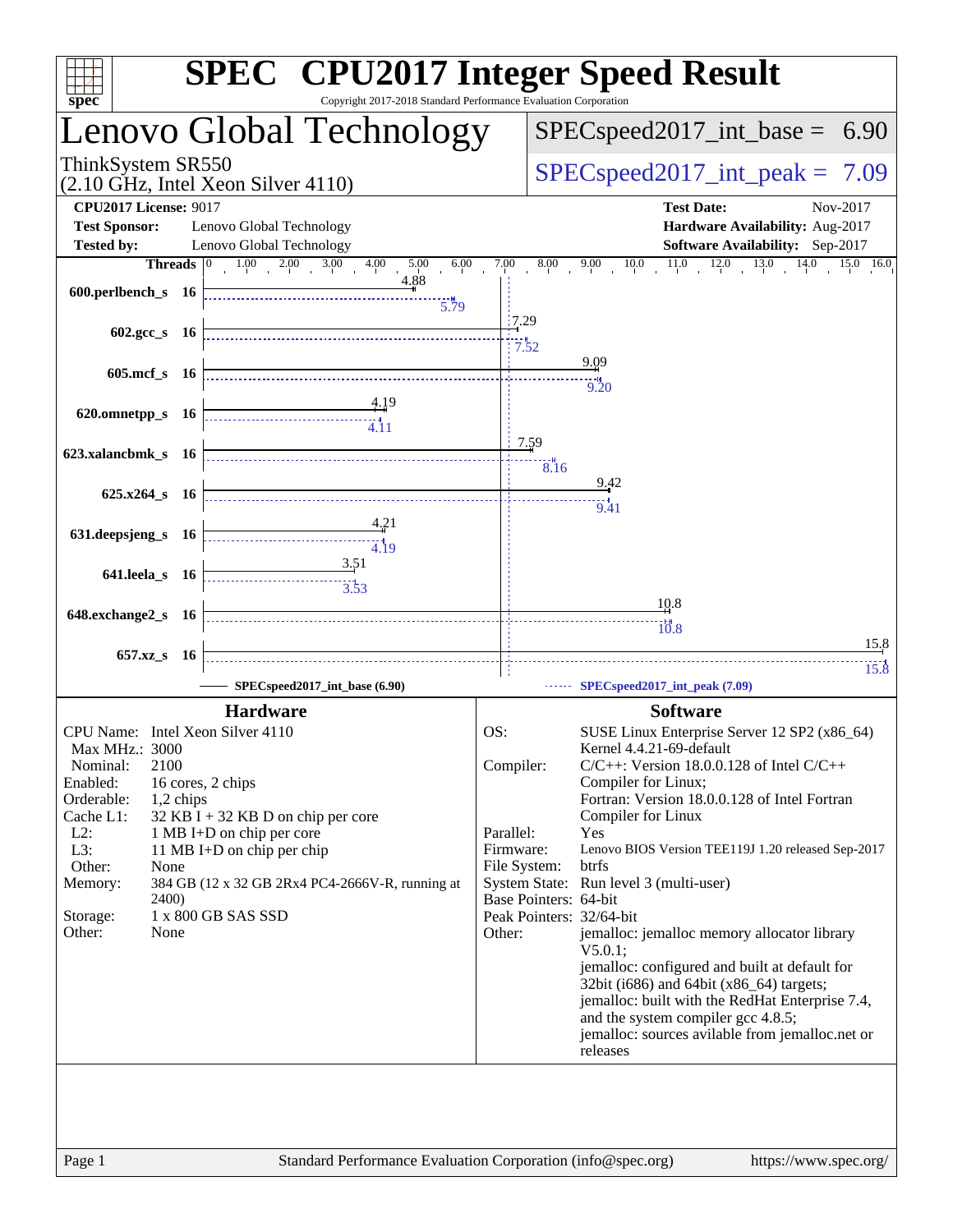

# Lenovo Global Technology

 $SPECspeed2017\_int\_base = 6.90$ 

(2.10 GHz, Intel Xeon Silver 4110)

ThinkSystem SR550  $SPEC speed2017$  int peak = 7.09

**[Test Sponsor:](http://www.spec.org/auto/cpu2017/Docs/result-fields.html#TestSponsor)** Lenovo Global Technology **[Hardware Availability:](http://www.spec.org/auto/cpu2017/Docs/result-fields.html#HardwareAvailability)** Aug-2017 **[Tested by:](http://www.spec.org/auto/cpu2017/Docs/result-fields.html#Testedby)** Lenovo Global Technology **[Software Availability:](http://www.spec.org/auto/cpu2017/Docs/result-fields.html#SoftwareAvailability)** Sep-2017

**[CPU2017 License:](http://www.spec.org/auto/cpu2017/Docs/result-fields.html#CPU2017License)** 9017 **[Test Date:](http://www.spec.org/auto/cpu2017/Docs/result-fields.html#TestDate)** Nov-2017

#### **[Results Table](http://www.spec.org/auto/cpu2017/Docs/result-fields.html#ResultsTable)**

| <b>Base</b>                        |                |                |       |                | <b>Peak</b> |                |       |                |                |              |                |              |                |              |
|------------------------------------|----------------|----------------|-------|----------------|-------------|----------------|-------|----------------|----------------|--------------|----------------|--------------|----------------|--------------|
| <b>Benchmark</b>                   | <b>Threads</b> | <b>Seconds</b> | Ratio | <b>Seconds</b> | Ratio       | <b>Seconds</b> | Ratio | <b>Threads</b> | <b>Seconds</b> | <b>Ratio</b> | <b>Seconds</b> | <b>Ratio</b> | <b>Seconds</b> | <b>Ratio</b> |
| $600.$ perlbench $\mathsf{S}$      | 16             | 365            | 4.86  | 361            | 4.91        | 363            | 4.88  | 16             | 305            | 5.83         | 306            | 5.79         | 309            | 5.75         |
| $602.\text{gcc}\s$                 | 16             | 547            | 7.28  | 546            | 7.29        | 545            | 7.30  | 16             | 530            | 7.52         | 532            | 7.48         | 530            | 7.52         |
| $605$ .mcf s                       | 16             | 520            | 9.08  | 519            | 9.09        | 515            | 9.17  | 16             | 511            | 9.23         | 516            | 9.16         | 513            | 9.20         |
| 620.omnetpp_s                      | 16             | 389            | 4.19  | 409            | 3.99        | 384            | 4.24  | 16             | 397            | 4.11         | 397            | 4.11         | 398            | 4.10         |
| 623.xalancbmk s                    | 16             | 187            | 7.58  | 186            | 7.63        | 187            | 7.59  | 16             | 175            | 8.10         | 174            | 8.16         | 174            | 8.16         |
| 625.x264 s                         | 16             | 187            | 9.43  | 188            | 9.40        | 187            | 9.42  | 16             | 187            | 9.42         | 187            | 9.41         | 188            | 9.39         |
| 631.deepsjeng_s                    | 16             | 341            | 4.21  | 344            | 4.16        | 340            | 4.21  | 16             | 342            | 4.19         | 343            | 4.18         | 342            | 4.19         |
| 641.leela s                        | 16             | 487            | 3.51  | 486            | 3.51        | 485            | 3.51  | 16             | 484            | 3.52         | 484            | 3.53         | 484            | 3.53         |
| 648.exchange2_s                    | 16             | 272            | 10.8  | 272            | 10.8        | 274            | 10.7  | 16             | 274            | 10.7         | 271            | <b>10.8</b>  | 271            | 10.9         |
| $657.xz$ <sub>S</sub>              | 16             | 392            | 15.8  | <u>392</u>     | 15.8        | 392            | 15.8  | 16             | 391            | 15.8         | 390            | 15.8         | 391            | 15.8         |
| $SPECspeed2017$ int base =<br>6.90 |                |                |       |                |             |                |       |                |                |              |                |              |                |              |

**[SPECspeed2017\\_int\\_peak =](http://www.spec.org/auto/cpu2017/Docs/result-fields.html#SPECspeed2017intpeak) 7.09**

Results appear in the [order in which they were run.](http://www.spec.org/auto/cpu2017/Docs/result-fields.html#RunOrder) Bold underlined text [indicates a median measurement](http://www.spec.org/auto/cpu2017/Docs/result-fields.html#Median).

### **[Operating System Notes](http://www.spec.org/auto/cpu2017/Docs/result-fields.html#OperatingSystemNotes)**

Stack size set to unlimited using "ulimit -s unlimited"

#### **[General Notes](http://www.spec.org/auto/cpu2017/Docs/result-fields.html#GeneralNotes)**

Environment variables set by runcpu before the start of the run: KMP\_AFFINITY = "granularity=fine,scatter" LD\_LIBRARY\_PATH = "/home/cpu2017.1.0.2.ic18.0/lib/ia32:/home/cpu2017.1.0.2.ic18.0/lib/intel64" LD\_LIBRARY\_PATH = "\$LD\_LIBRARY\_PATH:/home/cpu2017.1.0.2.ic18.0/je5.0.1-32:/home/cpu2017.1.0.2.ic18.0/je5.0.1-64"

 Binaries compiled on a system with 1x Intel Core i7-4790 CPU + 32GB RAM memory using Redhat Enterprise Linux 7.4 Transparent Huge Pages enabled by default Prior to runcpu invocation Filesystem page cache synced and cleared with: sync; echo 3> /proc/sys/vm/drop\_caches

#### **[Platform Notes](http://www.spec.org/auto/cpu2017/Docs/result-fields.html#PlatformNotes)**

BIOS configuration: Choose Operating Mode set to Maximum Performance Hyper-Threading set to Disable MONITORMWAIT set to Enable Adjacent Cache Prefetch set to Disable LLC dead line alloc set to Disable Sysinfo program /home/cpu2017.1.0.2.ic18.0/bin/sysinfo Rev: r5797 of 2017-06-14 96c45e4568ad54c135fd618bcc091c0f running on linux-g50d Wed Nov 1 18:54:27 2017

**(Continued on next page)**

| Page 2 | Standard Performance Evaluation Corporation (info@spec.org) | https://www.spec.org/ |
|--------|-------------------------------------------------------------|-----------------------|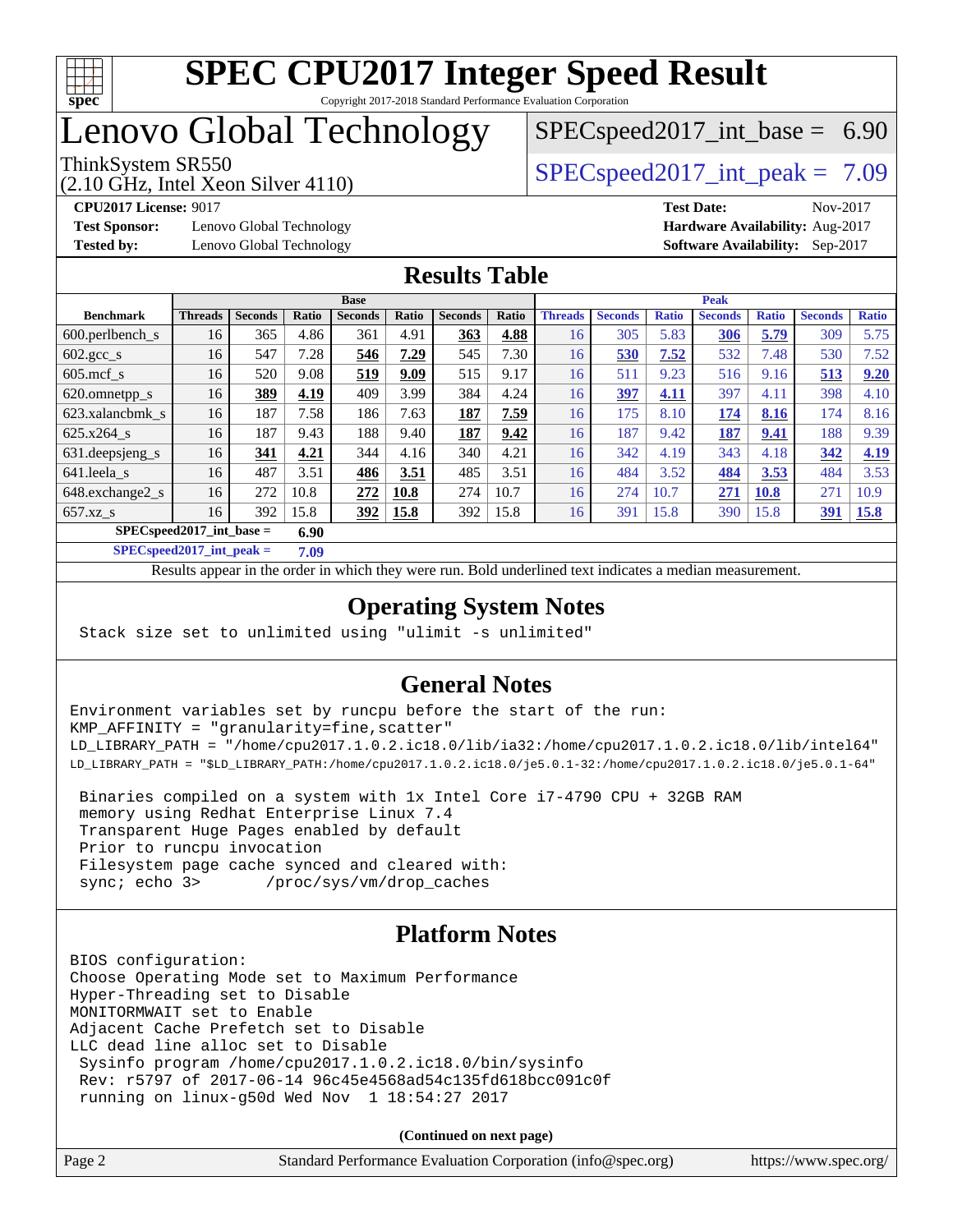| c<br>z | ù. | r |  |
|--------|----|---|--|

## Lenovo Global Technology

 $SPECspeed2017\_int\_base = 6.90$ 

(2.10 GHz, Intel Xeon Silver 4110)

ThinkSystem SR550  $SPIz$  Interval Section 4110.

**[Test Sponsor:](http://www.spec.org/auto/cpu2017/Docs/result-fields.html#TestSponsor)** Lenovo Global Technology **[Hardware Availability:](http://www.spec.org/auto/cpu2017/Docs/result-fields.html#HardwareAvailability)** Aug-2017 **[Tested by:](http://www.spec.org/auto/cpu2017/Docs/result-fields.html#Testedby)** Lenovo Global Technology **[Software Availability:](http://www.spec.org/auto/cpu2017/Docs/result-fields.html#SoftwareAvailability)** Sep-2017

**[CPU2017 License:](http://www.spec.org/auto/cpu2017/Docs/result-fields.html#CPU2017License)** 9017 **[Test Date:](http://www.spec.org/auto/cpu2017/Docs/result-fields.html#TestDate)** Nov-2017

#### **[Platform Notes \(Continued\)](http://www.spec.org/auto/cpu2017/Docs/result-fields.html#PlatformNotes)**

Page 3 Standard Performance Evaluation Corporation [\(info@spec.org\)](mailto:info@spec.org) <https://www.spec.org/> SUT (System Under Test) info as seen by some common utilities. For more information on this section, see <https://www.spec.org/cpu2017/Docs/config.html#sysinfo> From /proc/cpuinfo model name : Intel(R) Xeon(R) Silver 4110 CPU @ 2.10GHz 2 "physical id"s (chips) 16 "processors" cores, siblings (Caution: counting these is hw and system dependent. The following excerpts from /proc/cpuinfo might not be reliable. Use with caution.) cpu cores : 8 siblings : 8 physical 0: cores 0 1 2 3 4 5 6 7 physical 1: cores 0 1 2 3 4 5 6 7 From lscpu: Architecture: x86\_64 CPU op-mode(s): 32-bit, 64-bit Byte Order: Little Endian CPU(s): 16 On-line CPU(s) list: 0-15 Thread(s) per core: 1 Core(s) per socket: 8 Socket(s): 2 NUMA node(s): 2 Vendor ID: GenuineIntel CPU family: 6 Model: 85 Model name:  $Intel(R)$  Xeon(R) Silver 4110 CPU @ 2.10GHz Stepping: 4 CPU MHz: 2095.092 BogoMIPS: 4190.18 Virtualization: VT-x L1d cache: 32K L1i cache: 32K L2 cache: 1024K L3 cache: 11264K NUMA node0 CPU(s): 0-7 NUMA node1 CPU(s): 8-15 Flags: fpu vme de pse tsc msr pae mce cx8 apic sep mtrr pge mca cmov pat pse36 clflush dts acpi mmx fxsr sse sse2 ss ht tm pbe syscall nx pdpe1gb rdtscp lm constant\_tsc art arch\_perfmon pebs bts rep\_good nopl xtopology nonstop\_tsc aperfmperf eagerfpu pni pclmulqdq dtes64 monitor ds\_cpl vmx smx est tm2 ssse3 sdbg fma cx16 xtpr pdcm pcid dca sse4\_1 sse4\_2 x2apic movbe popcnt tsc\_deadline\_timer aes xsave avx f16c rdrand lahf\_lm abm 3dnowprefetch ida arat epb pln pts dtherm intel\_pt tpr\_shadow vnmi flexpriority ept vpid fsgsbase tsc\_adjust bmi1 hle avx2 smep bmi2 **(Continued on next page)**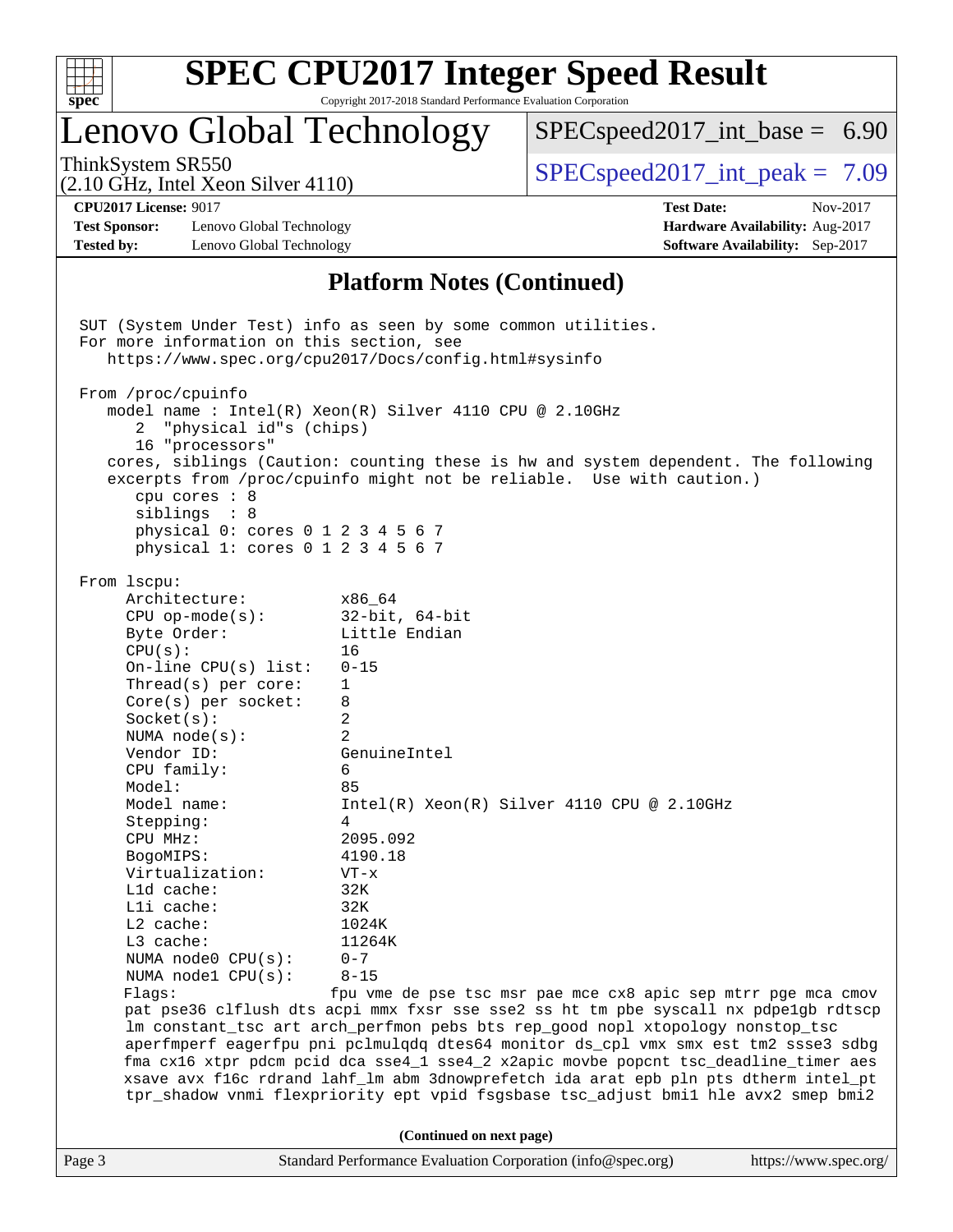

## Lenovo Global Technology

ThinkSystem SR550  $SPIz$  Interval Section 4110.

 $SPECspeed2017\_int\_base = 6.90$ 

#### (2.10 GHz, Intel Xeon Silver 4110)

**[CPU2017 License:](http://www.spec.org/auto/cpu2017/Docs/result-fields.html#CPU2017License)** 9017 **[Test Date:](http://www.spec.org/auto/cpu2017/Docs/result-fields.html#TestDate)** Nov-2017

**[Test Sponsor:](http://www.spec.org/auto/cpu2017/Docs/result-fields.html#TestSponsor)** Lenovo Global Technology **[Hardware Availability:](http://www.spec.org/auto/cpu2017/Docs/result-fields.html#HardwareAvailability)** Aug-2017 **[Tested by:](http://www.spec.org/auto/cpu2017/Docs/result-fields.html#Testedby)** Lenovo Global Technology **[Software Availability:](http://www.spec.org/auto/cpu2017/Docs/result-fields.html#SoftwareAvailability)** Sep-2017

#### **[Platform Notes \(Continued\)](http://www.spec.org/auto/cpu2017/Docs/result-fields.html#PlatformNotes)**

 erms invpcid rtm cqm mpx avx512f avx512dq rdseed adx smap clflushopt clwb avx512cd avx512bw avx512vl xsaveopt xsavec xgetbv1 cqm\_llc cqm\_occup\_llc

 /proc/cpuinfo cache data cache size : 11264 KB From numactl --hardware WARNING: a numactl 'node' might or might not correspond to a physical chip. available: 2 nodes (0-1) node 0 cpus: 0 1 2 3 4 5 6 7 node 0 size: 193111 MB node 0 free: 192376 MB node 1 cpus: 8 9 10 11 12 13 14 15 node 1 size: 193504 MB node 1 free: 192818 MB node distances: node 0 1 0: 10 21 1: 21 10 From /proc/meminfo MemTotal: 395894288 kB HugePages\_Total: 0 Hugepagesize: 2048 kB From /etc/\*release\* /etc/\*version\* SuSE-release: SUSE Linux Enterprise Server 12 (x86\_64) VERSION = 12 PATCHLEVEL = 2 # This file is deprecated and will be removed in a future service pack or release. # Please check /etc/os-release for details about this release. os-release: NAME="SLES" VERSION="12-SP2" VERSION\_ID="12.2" PRETTY\_NAME="SUSE Linux Enterprise Server 12 SP2" ID="sles" ANSI\_COLOR="0;32" CPE\_NAME="cpe:/o:suse:sles:12:sp2" uname -a: Linux linux-g50d 4.4.21-69-default #1 SMP Tue Oct 25 10:58:20 UTC 2016 (9464f67) x86\_64 x86\_64 x86\_64 GNU/Linux run-level 3 Nov 1 18:50 **(Continued on next page)**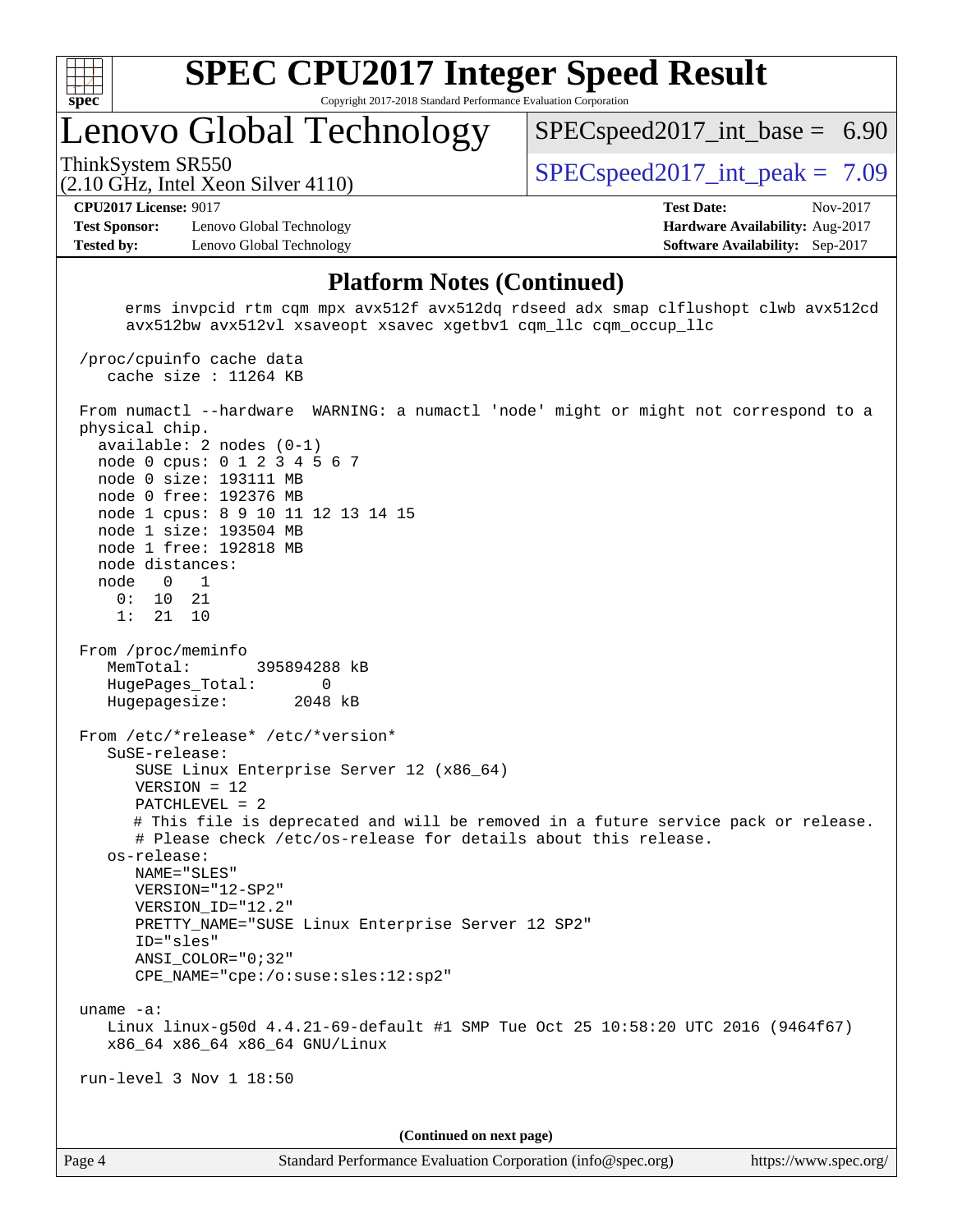

# **[SPEC CPU2017 Integer Speed Result](http://www.spec.org/auto/cpu2017/Docs/result-fields.html#SPECCPU2017IntegerSpeedResult)**

Copyright 2017-2018 Standard Performance Evaluation Corporation

## Lenovo Global Technology

[SPECspeed2017\\_int\\_base =](http://www.spec.org/auto/cpu2017/Docs/result-fields.html#SPECspeed2017intbase) 6.90

(2.10 GHz, Intel Xeon Silver 4110)

ThinkSystem SR550  $SPEC speed2017$  int peak = 7.09

**[Test Sponsor:](http://www.spec.org/auto/cpu2017/Docs/result-fields.html#TestSponsor)** Lenovo Global Technology **[Hardware Availability:](http://www.spec.org/auto/cpu2017/Docs/result-fields.html#HardwareAvailability)** Aug-2017 **[Tested by:](http://www.spec.org/auto/cpu2017/Docs/result-fields.html#Testedby)** Lenovo Global Technology **[Software Availability:](http://www.spec.org/auto/cpu2017/Docs/result-fields.html#SoftwareAvailability)** Sep-2017

**[CPU2017 License:](http://www.spec.org/auto/cpu2017/Docs/result-fields.html#CPU2017License)** 9017 **[Test Date:](http://www.spec.org/auto/cpu2017/Docs/result-fields.html#TestDate)** Nov-2017

#### **[Platform Notes \(Continued\)](http://www.spec.org/auto/cpu2017/Docs/result-fields.html#PlatformNotes)**

|            | SPEC is set to: /home/cpu2017.1.0.2.ic18.0 |  |  |  |  |                                      |  |
|------------|--------------------------------------------|--|--|--|--|--------------------------------------|--|
| Filesystem |                                            |  |  |  |  | Type Size Used Avail Use% Mounted on |  |
| /dev/sda2  | btrfs 744G 121G 624G 17% / home            |  |  |  |  |                                      |  |

 Additional information from dmidecode follows. WARNING: Use caution when you interpret this section. The 'dmidecode' program reads system data which is "intended to allow hardware to be accurately determined", but the intent may not be met, as there are frequent changes to hardware, firmware, and the "DMTF SMBIOS" standard. BIOS Lenovo -[TEE119J-1.20]- 09/06/2017

Memory:

12x Hynix HMA84GR7AFR4N-VK 32 GB 2 rank 2666, configured at 2400

(End of data from sysinfo program)

#### **[Compiler Version Notes](http://www.spec.org/auto/cpu2017/Docs/result-fields.html#CompilerVersionNotes)**

| 600.perlbench_s(base) 602.gcc_s(base) 605.mcf_s(base) 625.x264_s(base,<br>CC.<br>$peak)$ 657.xz_s(base)                                                                                                                                                                                                                                                                       |
|-------------------------------------------------------------------------------------------------------------------------------------------------------------------------------------------------------------------------------------------------------------------------------------------------------------------------------------------------------------------------------|
| icc (ICC) 18.0.0 20170811<br>Copyright (C) 1985-2017 Intel Corporation. All rights reserved.                                                                                                                                                                                                                                                                                  |
| -------------------------------<br>600.perlbench $s$ (peak) 602.gcc $s$ (peak) 605.mcf $s$ (peak) 657.xz $s$ (peak)<br>CC                                                                                                                                                                                                                                                     |
| icc (ICC) 18.0.0 20170811<br>Copyright (C) 1985-2017 Intel Corporation. All rights reserved.                                                                                                                                                                                                                                                                                  |
| CXXC 620. omnetpp $s(base)$ 623. xalancbmk $s(base)$ 631. deepsjeng $s(base)$<br>$641.$ leela_s(base)                                                                                                                                                                                                                                                                         |
| icpc (ICC) 18.0.0 20170811<br>Copyright (C) 1985-2017 Intel Corporation. All rights reserved.                                                                                                                                                                                                                                                                                 |
| ===========================<br>CXXC 620.omnetpp $s(\text{peak})$ 623.xalancbmk $s(\text{peak})$ 631.deepsjeng $s(\text{peak})$<br>$641.$ leela_s(peak)                                                                                                                                                                                                                        |
| icpc (ICC) 18.0.0 20170811<br>Copyright (C) 1985-2017 Intel Corporation. All rights reserved.                                                                                                                                                                                                                                                                                 |
| (Continued on next page)<br>$\mathbf{Q}_1$ and $\mathbf{D}_2$ $\mathbf{C}_3$ and $\mathbf{D}_3$ and $\mathbf{D}_4$ and $\mathbf{Q}_5$ and $\mathbf{Q}_5$ and $\mathbf{C}_4$ $\mathbf{C}_5$ $\mathbf{Q}_5$ and $\mathbf{Q}_6$ and $\mathbf{Q}_7$ and $\mathbf{Q}_8$ and $\mathbf{Q}_7$ and $\mathbf{Q}_8$ and $\mathbf{Q}_9$ and $\mathbf{Q}_9$<br>$\mathbf{D}$ . $\mathbf{F}$ |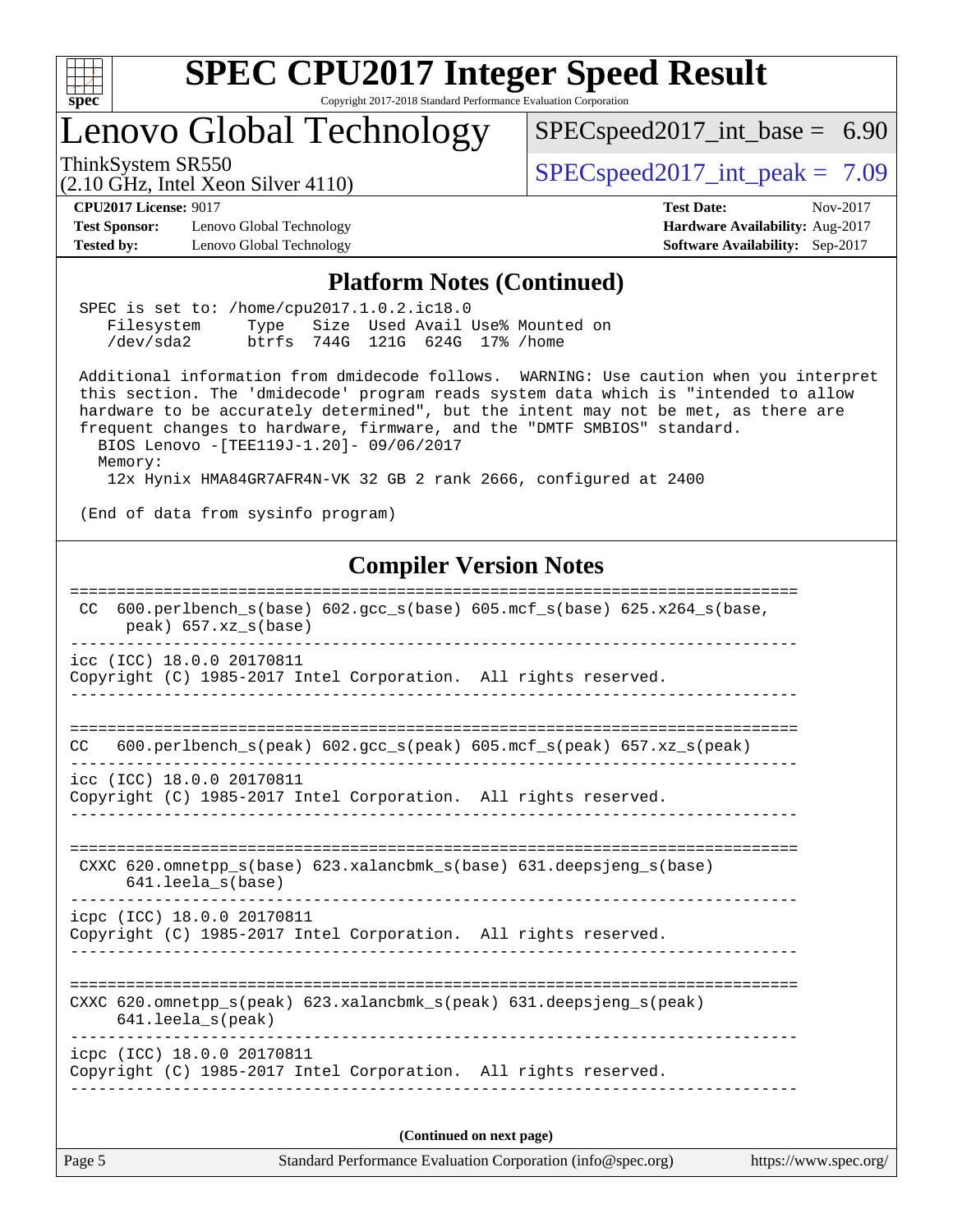

## Lenovo Global Technology

 $SPECspeed2017\_int\_base = 6.90$ 

ThinkSystem SR550  $SPEC speed2017$  int peak = 7.09

(2.10 GHz, Intel Xeon Silver 4110)

**[Test Sponsor:](http://www.spec.org/auto/cpu2017/Docs/result-fields.html#TestSponsor)** Lenovo Global Technology **[Hardware Availability:](http://www.spec.org/auto/cpu2017/Docs/result-fields.html#HardwareAvailability)** Aug-2017 **[Tested by:](http://www.spec.org/auto/cpu2017/Docs/result-fields.html#Testedby)** Lenovo Global Technology **[Software Availability:](http://www.spec.org/auto/cpu2017/Docs/result-fields.html#SoftwareAvailability)** Sep-2017

**[CPU2017 License:](http://www.spec.org/auto/cpu2017/Docs/result-fields.html#CPU2017License)** 9017 **[Test Date:](http://www.spec.org/auto/cpu2017/Docs/result-fields.html#TestDate)** Nov-2017

### **[Compiler Version Notes \(Continued\)](http://www.spec.org/auto/cpu2017/Docs/result-fields.html#CompilerVersionNotes)**

============================================================================== FC 648.exchange2\_s(base, peak) ----------------------------------------------------------------------------- ifort (IFORT) 18.0.0 20170811 Copyright (C) 1985-2017 Intel Corporation. All rights reserved.

------------------------------------------------------------------------------

## **[Base Compiler Invocation](http://www.spec.org/auto/cpu2017/Docs/result-fields.html#BaseCompilerInvocation)**

[C benchmarks](http://www.spec.org/auto/cpu2017/Docs/result-fields.html#Cbenchmarks):

[icc](http://www.spec.org/cpu2017/results/res2017q4/cpu2017-20171113-00553.flags.html#user_CCbase_intel_icc_18.0_66fc1ee009f7361af1fbd72ca7dcefbb700085f36577c54f309893dd4ec40d12360134090235512931783d35fd58c0460139e722d5067c5574d8eaf2b3e37e92)

[C++ benchmarks:](http://www.spec.org/auto/cpu2017/Docs/result-fields.html#CXXbenchmarks) [icpc](http://www.spec.org/cpu2017/results/res2017q4/cpu2017-20171113-00553.flags.html#user_CXXbase_intel_icpc_18.0_c510b6838c7f56d33e37e94d029a35b4a7bccf4766a728ee175e80a419847e808290a9b78be685c44ab727ea267ec2f070ec5dc83b407c0218cded6866a35d07)

[Fortran benchmarks](http://www.spec.org/auto/cpu2017/Docs/result-fields.html#Fortranbenchmarks): [ifort](http://www.spec.org/cpu2017/results/res2017q4/cpu2017-20171113-00553.flags.html#user_FCbase_intel_ifort_18.0_8111460550e3ca792625aed983ce982f94888b8b503583aa7ba2b8303487b4d8a21a13e7191a45c5fd58ff318f48f9492884d4413fa793fd88dd292cad7027ca)

## **[Base Portability Flags](http://www.spec.org/auto/cpu2017/Docs/result-fields.html#BasePortabilityFlags)**

 600.perlbench\_s: [-DSPEC\\_LP64](http://www.spec.org/cpu2017/results/res2017q4/cpu2017-20171113-00553.flags.html#b600.perlbench_s_basePORTABILITY_DSPEC_LP64) [-DSPEC\\_LINUX\\_X64](http://www.spec.org/cpu2017/results/res2017q4/cpu2017-20171113-00553.flags.html#b600.perlbench_s_baseCPORTABILITY_DSPEC_LINUX_X64) 602.gcc\_s: [-DSPEC\\_LP64](http://www.spec.org/cpu2017/results/res2017q4/cpu2017-20171113-00553.flags.html#suite_basePORTABILITY602_gcc_s_DSPEC_LP64) 605.mcf\_s: [-DSPEC\\_LP64](http://www.spec.org/cpu2017/results/res2017q4/cpu2017-20171113-00553.flags.html#suite_basePORTABILITY605_mcf_s_DSPEC_LP64) 620.omnetpp\_s: [-DSPEC\\_LP64](http://www.spec.org/cpu2017/results/res2017q4/cpu2017-20171113-00553.flags.html#suite_basePORTABILITY620_omnetpp_s_DSPEC_LP64) 623.xalancbmk\_s: [-DSPEC\\_LP64](http://www.spec.org/cpu2017/results/res2017q4/cpu2017-20171113-00553.flags.html#suite_basePORTABILITY623_xalancbmk_s_DSPEC_LP64) [-DSPEC\\_LINUX](http://www.spec.org/cpu2017/results/res2017q4/cpu2017-20171113-00553.flags.html#b623.xalancbmk_s_baseCXXPORTABILITY_DSPEC_LINUX) 625.x264\_s: [-DSPEC\\_LP64](http://www.spec.org/cpu2017/results/res2017q4/cpu2017-20171113-00553.flags.html#suite_basePORTABILITY625_x264_s_DSPEC_LP64) 631.deepsjeng\_s: [-DSPEC\\_LP64](http://www.spec.org/cpu2017/results/res2017q4/cpu2017-20171113-00553.flags.html#suite_basePORTABILITY631_deepsjeng_s_DSPEC_LP64) 641.leela\_s: [-DSPEC\\_LP64](http://www.spec.org/cpu2017/results/res2017q4/cpu2017-20171113-00553.flags.html#suite_basePORTABILITY641_leela_s_DSPEC_LP64) 648.exchange2\_s: [-DSPEC\\_LP64](http://www.spec.org/cpu2017/results/res2017q4/cpu2017-20171113-00553.flags.html#suite_basePORTABILITY648_exchange2_s_DSPEC_LP64) 657.xz\_s: [-DSPEC\\_LP64](http://www.spec.org/cpu2017/results/res2017q4/cpu2017-20171113-00553.flags.html#suite_basePORTABILITY657_xz_s_DSPEC_LP64)

## **[Base Optimization Flags](http://www.spec.org/auto/cpu2017/Docs/result-fields.html#BaseOptimizationFlags)**

#### [C benchmarks](http://www.spec.org/auto/cpu2017/Docs/result-fields.html#Cbenchmarks):

[-Wl,-z,muldefs](http://www.spec.org/cpu2017/results/res2017q4/cpu2017-20171113-00553.flags.html#user_CCbase_link_force_multiple1_b4cbdb97b34bdee9ceefcfe54f4c8ea74255f0b02a4b23e853cdb0e18eb4525ac79b5a88067c842dd0ee6996c24547a27a4b99331201badda8798ef8a743f577) [-xCORE-AVX512](http://www.spec.org/cpu2017/results/res2017q4/cpu2017-20171113-00553.flags.html#user_CCbase_f-xCORE-AVX512) [-ipo](http://www.spec.org/cpu2017/results/res2017q4/cpu2017-20171113-00553.flags.html#user_CCbase_f-ipo) [-O3](http://www.spec.org/cpu2017/results/res2017q4/cpu2017-20171113-00553.flags.html#user_CCbase_f-O3) [-no-prec-div](http://www.spec.org/cpu2017/results/res2017q4/cpu2017-20171113-00553.flags.html#user_CCbase_f-no-prec-div) [-qopt-mem-layout-trans=3](http://www.spec.org/cpu2017/results/res2017q4/cpu2017-20171113-00553.flags.html#user_CCbase_f-qopt-mem-layout-trans_de80db37974c74b1f0e20d883f0b675c88c3b01e9d123adea9b28688d64333345fb62bc4a798493513fdb68f60282f9a726aa07f478b2f7113531aecce732043) [-qopenmp](http://www.spec.org/cpu2017/results/res2017q4/cpu2017-20171113-00553.flags.html#user_CCbase_qopenmp_16be0c44f24f464004c6784a7acb94aca937f053568ce72f94b139a11c7c168634a55f6653758ddd83bcf7b8463e8028bb0b48b77bcddc6b78d5d95bb1df2967) [-DSPEC\\_OPENMP](http://www.spec.org/cpu2017/results/res2017q4/cpu2017-20171113-00553.flags.html#suite_CCbase_DSPEC_OPENMP) [-L/usr/local/je5.0.1-64/lib](http://www.spec.org/cpu2017/results/res2017q4/cpu2017-20171113-00553.flags.html#user_CCbase_jemalloc_link_path64_4b10a636b7bce113509b17f3bd0d6226c5fb2346b9178c2d0232c14f04ab830f976640479e5c33dc2bcbbdad86ecfb6634cbbd4418746f06f368b512fced5394) [-ljemalloc](http://www.spec.org/cpu2017/results/res2017q4/cpu2017-20171113-00553.flags.html#user_CCbase_jemalloc_link_lib_d1249b907c500fa1c0672f44f562e3d0f79738ae9e3c4a9c376d49f265a04b9c99b167ecedbf6711b3085be911c67ff61f150a17b3472be731631ba4d0471706)

#### [C++ benchmarks:](http://www.spec.org/auto/cpu2017/Docs/result-fields.html#CXXbenchmarks)

[-Wl,-z,muldefs](http://www.spec.org/cpu2017/results/res2017q4/cpu2017-20171113-00553.flags.html#user_CXXbase_link_force_multiple1_b4cbdb97b34bdee9ceefcfe54f4c8ea74255f0b02a4b23e853cdb0e18eb4525ac79b5a88067c842dd0ee6996c24547a27a4b99331201badda8798ef8a743f577) [-xCORE-AVX512](http://www.spec.org/cpu2017/results/res2017q4/cpu2017-20171113-00553.flags.html#user_CXXbase_f-xCORE-AVX512) [-ipo](http://www.spec.org/cpu2017/results/res2017q4/cpu2017-20171113-00553.flags.html#user_CXXbase_f-ipo) [-O3](http://www.spec.org/cpu2017/results/res2017q4/cpu2017-20171113-00553.flags.html#user_CXXbase_f-O3) [-no-prec-div](http://www.spec.org/cpu2017/results/res2017q4/cpu2017-20171113-00553.flags.html#user_CXXbase_f-no-prec-div)

**(Continued on next page)**

| $\vert$ Page 6 | Standard Performance Evaluation Corporation (info@spec.org) | https://www.spec.org/ |
|----------------|-------------------------------------------------------------|-----------------------|
|----------------|-------------------------------------------------------------|-----------------------|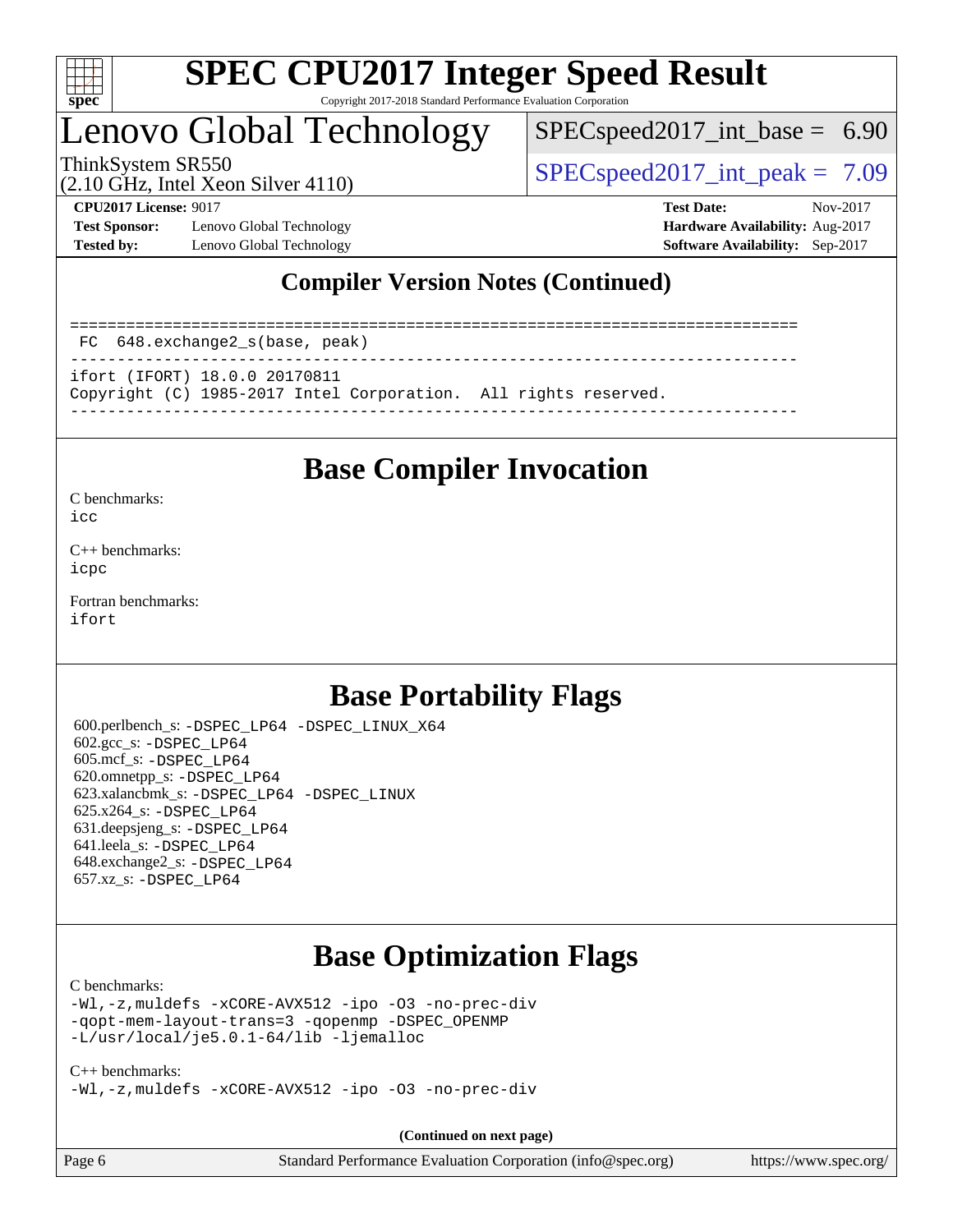

## Lenovo Global Technology

 $SPECspeed2017\_int\_base = 6.90$ 

(2.10 GHz, Intel Xeon Silver 4110)

ThinkSystem SR550  $SPIz$  Interval Section 4110.

**[Test Sponsor:](http://www.spec.org/auto/cpu2017/Docs/result-fields.html#TestSponsor)** Lenovo Global Technology **[Hardware Availability:](http://www.spec.org/auto/cpu2017/Docs/result-fields.html#HardwareAvailability)** Aug-2017 **[Tested by:](http://www.spec.org/auto/cpu2017/Docs/result-fields.html#Testedby)** Lenovo Global Technology **[Software Availability:](http://www.spec.org/auto/cpu2017/Docs/result-fields.html#SoftwareAvailability)** Sep-2017

**[CPU2017 License:](http://www.spec.org/auto/cpu2017/Docs/result-fields.html#CPU2017License)** 9017 **[Test Date:](http://www.spec.org/auto/cpu2017/Docs/result-fields.html#TestDate)** Nov-2017

## **[Base Optimization Flags \(Continued\)](http://www.spec.org/auto/cpu2017/Docs/result-fields.html#BaseOptimizationFlags)**

[C++ benchmarks](http://www.spec.org/auto/cpu2017/Docs/result-fields.html#CXXbenchmarks) (continued):

[-qopt-mem-layout-trans=3](http://www.spec.org/cpu2017/results/res2017q4/cpu2017-20171113-00553.flags.html#user_CXXbase_f-qopt-mem-layout-trans_de80db37974c74b1f0e20d883f0b675c88c3b01e9d123adea9b28688d64333345fb62bc4a798493513fdb68f60282f9a726aa07f478b2f7113531aecce732043) [-L/usr/local/je5.0.1-64/lib](http://www.spec.org/cpu2017/results/res2017q4/cpu2017-20171113-00553.flags.html#user_CXXbase_jemalloc_link_path64_4b10a636b7bce113509b17f3bd0d6226c5fb2346b9178c2d0232c14f04ab830f976640479e5c33dc2bcbbdad86ecfb6634cbbd4418746f06f368b512fced5394) [-ljemalloc](http://www.spec.org/cpu2017/results/res2017q4/cpu2017-20171113-00553.flags.html#user_CXXbase_jemalloc_link_lib_d1249b907c500fa1c0672f44f562e3d0f79738ae9e3c4a9c376d49f265a04b9c99b167ecedbf6711b3085be911c67ff61f150a17b3472be731631ba4d0471706)

#### [Fortran benchmarks](http://www.spec.org/auto/cpu2017/Docs/result-fields.html#Fortranbenchmarks):

[-Wl,-z,muldefs](http://www.spec.org/cpu2017/results/res2017q4/cpu2017-20171113-00553.flags.html#user_FCbase_link_force_multiple1_b4cbdb97b34bdee9ceefcfe54f4c8ea74255f0b02a4b23e853cdb0e18eb4525ac79b5a88067c842dd0ee6996c24547a27a4b99331201badda8798ef8a743f577) [-xCORE-AVX512](http://www.spec.org/cpu2017/results/res2017q4/cpu2017-20171113-00553.flags.html#user_FCbase_f-xCORE-AVX512) [-ipo](http://www.spec.org/cpu2017/results/res2017q4/cpu2017-20171113-00553.flags.html#user_FCbase_f-ipo) [-O3](http://www.spec.org/cpu2017/results/res2017q4/cpu2017-20171113-00553.flags.html#user_FCbase_f-O3) [-no-prec-div](http://www.spec.org/cpu2017/results/res2017q4/cpu2017-20171113-00553.flags.html#user_FCbase_f-no-prec-div) [-qopt-mem-layout-trans=3](http://www.spec.org/cpu2017/results/res2017q4/cpu2017-20171113-00553.flags.html#user_FCbase_f-qopt-mem-layout-trans_de80db37974c74b1f0e20d883f0b675c88c3b01e9d123adea9b28688d64333345fb62bc4a798493513fdb68f60282f9a726aa07f478b2f7113531aecce732043) [-nostandard-realloc-lhs](http://www.spec.org/cpu2017/results/res2017q4/cpu2017-20171113-00553.flags.html#user_FCbase_f_2003_std_realloc_82b4557e90729c0f113870c07e44d33d6f5a304b4f63d4c15d2d0f1fab99f5daaed73bdb9275d9ae411527f28b936061aa8b9c8f2d63842963b95c9dd6426b8a) [-align array32byte](http://www.spec.org/cpu2017/results/res2017q4/cpu2017-20171113-00553.flags.html#user_FCbase_align_array32byte_b982fe038af199962ba9a80c053b8342c548c85b40b8e86eb3cc33dee0d7986a4af373ac2d51c3f7cf710a18d62fdce2948f201cd044323541f22fc0fffc51b6) [-L/usr/local/je5.0.1-64/lib](http://www.spec.org/cpu2017/results/res2017q4/cpu2017-20171113-00553.flags.html#user_FCbase_jemalloc_link_path64_4b10a636b7bce113509b17f3bd0d6226c5fb2346b9178c2d0232c14f04ab830f976640479e5c33dc2bcbbdad86ecfb6634cbbd4418746f06f368b512fced5394) [-ljemalloc](http://www.spec.org/cpu2017/results/res2017q4/cpu2017-20171113-00553.flags.html#user_FCbase_jemalloc_link_lib_d1249b907c500fa1c0672f44f562e3d0f79738ae9e3c4a9c376d49f265a04b9c99b167ecedbf6711b3085be911c67ff61f150a17b3472be731631ba4d0471706)

## **[Base Other Flags](http://www.spec.org/auto/cpu2017/Docs/result-fields.html#BaseOtherFlags)**

[C benchmarks](http://www.spec.org/auto/cpu2017/Docs/result-fields.html#Cbenchmarks):  $-m64$   $-std=cl1$ 

[C++ benchmarks:](http://www.spec.org/auto/cpu2017/Docs/result-fields.html#CXXbenchmarks) [-m64](http://www.spec.org/cpu2017/results/res2017q4/cpu2017-20171113-00553.flags.html#user_CXXbase_intel_intel64_18.0_af43caccfc8ded86e7699f2159af6efc7655f51387b94da716254467f3c01020a5059329e2569e4053f409e7c9202a7efc638f7a6d1ffb3f52dea4a3e31d82ab)

[Fortran benchmarks](http://www.spec.org/auto/cpu2017/Docs/result-fields.html#Fortranbenchmarks): [-m64](http://www.spec.org/cpu2017/results/res2017q4/cpu2017-20171113-00553.flags.html#user_FCbase_intel_intel64_18.0_af43caccfc8ded86e7699f2159af6efc7655f51387b94da716254467f3c01020a5059329e2569e4053f409e7c9202a7efc638f7a6d1ffb3f52dea4a3e31d82ab)

## **[Peak Compiler Invocation](http://www.spec.org/auto/cpu2017/Docs/result-fields.html#PeakCompilerInvocation)**

[C benchmarks](http://www.spec.org/auto/cpu2017/Docs/result-fields.html#Cbenchmarks): [icc](http://www.spec.org/cpu2017/results/res2017q4/cpu2017-20171113-00553.flags.html#user_CCpeak_intel_icc_18.0_66fc1ee009f7361af1fbd72ca7dcefbb700085f36577c54f309893dd4ec40d12360134090235512931783d35fd58c0460139e722d5067c5574d8eaf2b3e37e92)

[C++ benchmarks:](http://www.spec.org/auto/cpu2017/Docs/result-fields.html#CXXbenchmarks) [icpc](http://www.spec.org/cpu2017/results/res2017q4/cpu2017-20171113-00553.flags.html#user_CXXpeak_intel_icpc_18.0_c510b6838c7f56d33e37e94d029a35b4a7bccf4766a728ee175e80a419847e808290a9b78be685c44ab727ea267ec2f070ec5dc83b407c0218cded6866a35d07)

[Fortran benchmarks](http://www.spec.org/auto/cpu2017/Docs/result-fields.html#Fortranbenchmarks): [ifort](http://www.spec.org/cpu2017/results/res2017q4/cpu2017-20171113-00553.flags.html#user_FCpeak_intel_ifort_18.0_8111460550e3ca792625aed983ce982f94888b8b503583aa7ba2b8303487b4d8a21a13e7191a45c5fd58ff318f48f9492884d4413fa793fd88dd292cad7027ca)

## **[Peak Portability Flags](http://www.spec.org/auto/cpu2017/Docs/result-fields.html#PeakPortabilityFlags)**

 600.perlbench\_s: [-DSPEC\\_LP64](http://www.spec.org/cpu2017/results/res2017q4/cpu2017-20171113-00553.flags.html#b600.perlbench_s_peakPORTABILITY_DSPEC_LP64) [-DSPEC\\_LINUX\\_X64](http://www.spec.org/cpu2017/results/res2017q4/cpu2017-20171113-00553.flags.html#b600.perlbench_s_peakCPORTABILITY_DSPEC_LINUX_X64)  $602.\text{gcc}\$ : -DSPEC LP64 605.mcf\_s: [-DSPEC\\_LP64](http://www.spec.org/cpu2017/results/res2017q4/cpu2017-20171113-00553.flags.html#suite_peakPORTABILITY605_mcf_s_DSPEC_LP64) 620.omnetpp\_s: [-DSPEC\\_LP64](http://www.spec.org/cpu2017/results/res2017q4/cpu2017-20171113-00553.flags.html#suite_peakPORTABILITY620_omnetpp_s_DSPEC_LP64) 623.xalancbmk\_s: [-D\\_FILE\\_OFFSET\\_BITS=64](http://www.spec.org/cpu2017/results/res2017q4/cpu2017-20171113-00553.flags.html#user_peakPORTABILITY623_xalancbmk_s_file_offset_bits_64_5ae949a99b284ddf4e95728d47cb0843d81b2eb0e18bdfe74bbf0f61d0b064f4bda2f10ea5eb90e1dcab0e84dbc592acfc5018bc955c18609f94ddb8d550002c) [-DSPEC\\_LINUX](http://www.spec.org/cpu2017/results/res2017q4/cpu2017-20171113-00553.flags.html#b623.xalancbmk_s_peakCXXPORTABILITY_DSPEC_LINUX) 625.x264\_s: [-DSPEC\\_LP64](http://www.spec.org/cpu2017/results/res2017q4/cpu2017-20171113-00553.flags.html#suite_peakPORTABILITY625_x264_s_DSPEC_LP64) 631.deepsjeng\_s: [-DSPEC\\_LP64](http://www.spec.org/cpu2017/results/res2017q4/cpu2017-20171113-00553.flags.html#suite_peakPORTABILITY631_deepsjeng_s_DSPEC_LP64)

**(Continued on next page)**

Page 7 Standard Performance Evaluation Corporation [\(info@spec.org\)](mailto:info@spec.org) <https://www.spec.org/>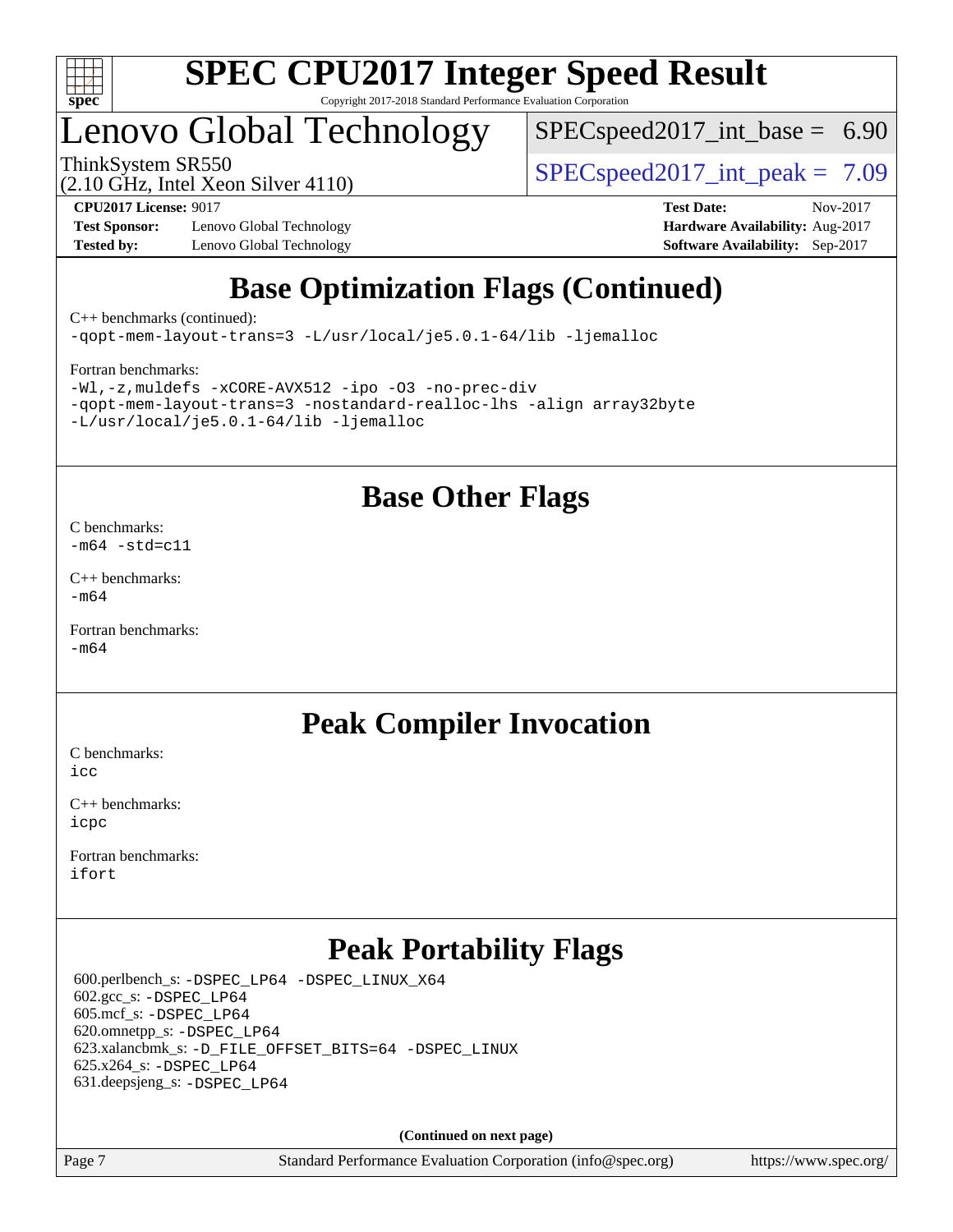

## Lenovo Global Technology

 $SPECspeed2017\_int\_base = 6.90$ 

ThinkSystem SR550  $SPIz$  Interval Section 4110.

(2.10 GHz, Intel Xeon Silver 4110)

**[Test Sponsor:](http://www.spec.org/auto/cpu2017/Docs/result-fields.html#TestSponsor)** Lenovo Global Technology **[Hardware Availability:](http://www.spec.org/auto/cpu2017/Docs/result-fields.html#HardwareAvailability)** Aug-2017 **[Tested by:](http://www.spec.org/auto/cpu2017/Docs/result-fields.html#Testedby)** Lenovo Global Technology **[Software Availability:](http://www.spec.org/auto/cpu2017/Docs/result-fields.html#SoftwareAvailability)** Sep-2017

**[CPU2017 License:](http://www.spec.org/auto/cpu2017/Docs/result-fields.html#CPU2017License)** 9017 **[Test Date:](http://www.spec.org/auto/cpu2017/Docs/result-fields.html#TestDate)** Nov-2017

## **[Peak Portability Flags \(Continued\)](http://www.spec.org/auto/cpu2017/Docs/result-fields.html#PeakPortabilityFlags)**

 641.leela\_s: [-DSPEC\\_LP64](http://www.spec.org/cpu2017/results/res2017q4/cpu2017-20171113-00553.flags.html#suite_peakPORTABILITY641_leela_s_DSPEC_LP64) 648.exchange2\_s: [-DSPEC\\_LP64](http://www.spec.org/cpu2017/results/res2017q4/cpu2017-20171113-00553.flags.html#suite_peakPORTABILITY648_exchange2_s_DSPEC_LP64) 657.xz\_s: [-DSPEC\\_LP64](http://www.spec.org/cpu2017/results/res2017q4/cpu2017-20171113-00553.flags.html#suite_peakPORTABILITY657_xz_s_DSPEC_LP64)

## **[Peak Optimization Flags](http://www.spec.org/auto/cpu2017/Docs/result-fields.html#PeakOptimizationFlags)**

[C benchmarks](http://www.spec.org/auto/cpu2017/Docs/result-fields.html#Cbenchmarks):

```
 600.perlbench_s: -Wl,-z,muldefs -prof-gen(pass 1) -prof-use(pass 2) -O2
-xCORE-AVX512 -qopt-mem-layout-trans=3 -ipo -O3
-no-prec-div -DSPEC_SUPPRESS_OPENMP -qopenmp
-DSPEC_OPENMP -fno-strict-overflow
-L/usr/local/je5.0.1-64/lib -ljemalloc
```

```
 602.gcc_s: -Wl,-z,muldefs -prof-gen(pass 1) -prof-use(pass 2) -O2
-xCORE-AVX512 -qopt-mem-layout-trans=3 -ipo -O3
-no-prec-div -DSPEC_SUPPRESS_OPENMP -qopenmp
-DSPEC_OPENMP -L/usr/local/je5.0.1-64/lib -ljemalloc
```

```
 605.mcf_s: -Wl,-z,muldefs -prof-gen(pass 1) -prof-use(pass 2) -ipo
-xCORE-AVX512 -O3 -no-prec-div -qopt-mem-layout-trans=3
-DSPEC_SUPPRESS_OPENMP -qopenmp -DSPEC_OPENMP
-L/usr/local/je5.0.1-64/lib -ljemalloc
```

```
 625.x264_s: -Wl,-z,muldefs -xCORE-AVX512 -ipo -O3 -no-prec-div
-qopt-mem-layout-trans=3 -qopenmp -DSPEC_OPENMP
-L/usr/local/je5.0.1-64/lib -ljemalloc
```
657.xz\_s: Same as 602.gcc\_s

[C++ benchmarks:](http://www.spec.org/auto/cpu2017/Docs/result-fields.html#CXXbenchmarks)

```
 620.omnetpp_s: -Wl,-z,muldefs -prof-gen(pass 1) -prof-use(pass 2) -ipo
-xCORE-AVX512 -O3 -no-prec-div -qopt-mem-layout-trans=3
-DSPEC_SUPPRESS_OPENMP -qopenmp -DSPEC_OPENMP
-L/usr/local/je5.0.1-64/lib -ljemalloc
```
 623.xalancbmk\_s: [-L/opt/intel/compilers\\_and\\_libraries\\_2018/linux/lib/ia32](http://www.spec.org/cpu2017/results/res2017q4/cpu2017-20171113-00553.flags.html#user_peakCXXLD623_xalancbmk_s_Enable-32bit-runtime_af243bdb1d79e4c7a4f720bf8275e627de2ecd461de63307bc14cef0633fde3cd7bb2facb32dcc8be9566045fb55d40ce2b72b725f73827aa7833441b71b9343) [-Wl,-z,muldefs](http://www.spec.org/cpu2017/results/res2017q4/cpu2017-20171113-00553.flags.html#user_peakEXTRA_LDFLAGS623_xalancbmk_s_link_force_multiple1_b4cbdb97b34bdee9ceefcfe54f4c8ea74255f0b02a4b23e853cdb0e18eb4525ac79b5a88067c842dd0ee6996c24547a27a4b99331201badda8798ef8a743f577) [-prof-gen](http://www.spec.org/cpu2017/results/res2017q4/cpu2017-20171113-00553.flags.html#user_peakPASS1_CXXFLAGSPASS1_LDFLAGS623_xalancbmk_s_prof_gen_5aa4926d6013ddb2a31985c654b3eb18169fc0c6952a63635c234f711e6e63dd76e94ad52365559451ec499a2cdb89e4dc58ba4c67ef54ca681ffbe1461d6b36)(pass 1) [-prof-use](http://www.spec.org/cpu2017/results/res2017q4/cpu2017-20171113-00553.flags.html#user_peakPASS2_CXXFLAGSPASS2_LDFLAGS623_xalancbmk_s_prof_use_1a21ceae95f36a2b53c25747139a6c16ca95bd9def2a207b4f0849963b97e94f5260e30a0c64f4bb623698870e679ca08317ef8150905d41bd88c6f78df73f19)(pass 2) [-ipo](http://www.spec.org/cpu2017/results/res2017q4/cpu2017-20171113-00553.flags.html#user_peakPASS1_CXXOPTIMIZEPASS2_CXXOPTIMIZE623_xalancbmk_s_f-ipo) [-xCORE-AVX512](http://www.spec.org/cpu2017/results/res2017q4/cpu2017-20171113-00553.flags.html#user_peakPASS2_CXXOPTIMIZE623_xalancbmk_s_f-xCORE-AVX512) [-O3](http://www.spec.org/cpu2017/results/res2017q4/cpu2017-20171113-00553.flags.html#user_peakPASS1_CXXOPTIMIZEPASS2_CXXOPTIMIZE623_xalancbmk_s_f-O3) [-no-prec-div](http://www.spec.org/cpu2017/results/res2017q4/cpu2017-20171113-00553.flags.html#user_peakPASS1_CXXOPTIMIZEPASS2_CXXOPTIMIZE623_xalancbmk_s_f-no-prec-div) [-qopt-mem-layout-trans=3](http://www.spec.org/cpu2017/results/res2017q4/cpu2017-20171113-00553.flags.html#user_peakPASS1_CXXOPTIMIZEPASS2_CXXOPTIMIZE623_xalancbmk_s_f-qopt-mem-layout-trans_de80db37974c74b1f0e20d883f0b675c88c3b01e9d123adea9b28688d64333345fb62bc4a798493513fdb68f60282f9a726aa07f478b2f7113531aecce732043) [-DSPEC\\_SUPPRESS\\_OPENMP](http://www.spec.org/cpu2017/results/res2017q4/cpu2017-20171113-00553.flags.html#suite_peakPASS1_CXXOPTIMIZE623_xalancbmk_s_DSPEC_SUPPRESS_OPENMP) [-qopenmp](http://www.spec.org/cpu2017/results/res2017q4/cpu2017-20171113-00553.flags.html#user_peakPASS2_CXXOPTIMIZE623_xalancbmk_s_qopenmp_16be0c44f24f464004c6784a7acb94aca937f053568ce72f94b139a11c7c168634a55f6653758ddd83bcf7b8463e8028bb0b48b77bcddc6b78d5d95bb1df2967) [-DSPEC\\_OPENMP](http://www.spec.org/cpu2017/results/res2017q4/cpu2017-20171113-00553.flags.html#suite_peakPASS2_CXXOPTIMIZE623_xalancbmk_s_DSPEC_OPENMP) [-L/usr/local/je5.0.1-32/lib](http://www.spec.org/cpu2017/results/res2017q4/cpu2017-20171113-00553.flags.html#user_peakEXTRA_LIBS623_xalancbmk_s_jemalloc_link_path32_e29f22e8e6c17053bbc6a0971f5a9c01a601a06bb1a59df2084b77a2fe0a2995b64fd4256feaeea39eeba3aae142e96e2b2b0a28974019c0c0c88139a84f900a) [-ljemalloc](http://www.spec.org/cpu2017/results/res2017q4/cpu2017-20171113-00553.flags.html#user_peakEXTRA_LIBS623_xalancbmk_s_jemalloc_link_lib_d1249b907c500fa1c0672f44f562e3d0f79738ae9e3c4a9c376d49f265a04b9c99b167ecedbf6711b3085be911c67ff61f150a17b3472be731631ba4d0471706)

**(Continued on next page)**